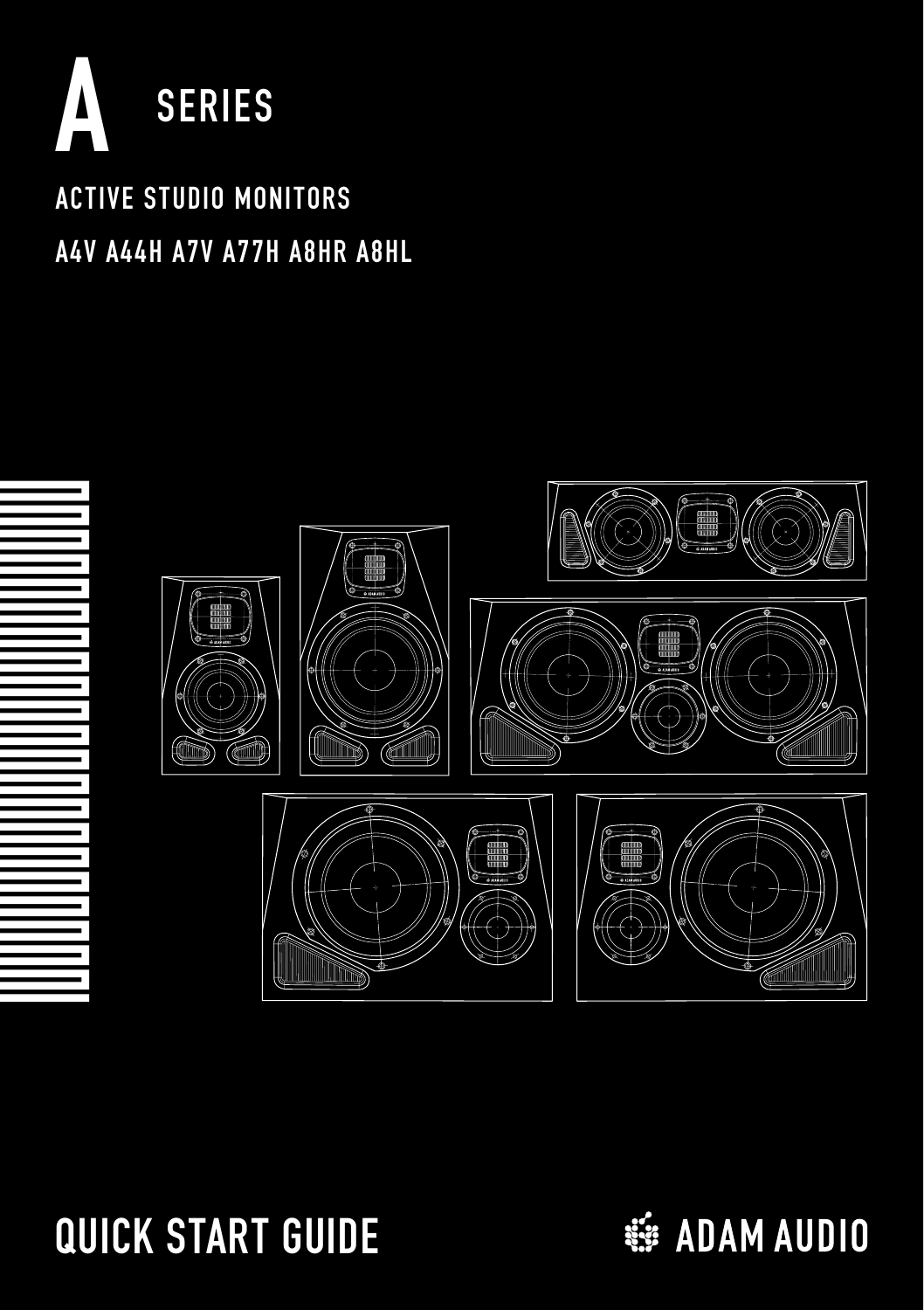## QUICK START GUIDE

#### → **TABLE OF CONTENTS**

To safely attach the speaker to mounting accessories, please use 4 M8 screws wth at least 12 mm thread penetrating the speaker.

Bitte verwenden Sie 4 Stück M8-Schrauben um den Lautsprecher sicher an Montagezubehör zu befestigen. Die Gewinde der Schrauben müssen mindestens 12 mm in den Lautsprecher hineinragen.

Para fijar de forma segura al altavoz los ascessorios de montaje, por favor use 4 tornillos del tipo M8 que penetren en el altavoz como mínimo 12 mm.

Pour fixer solidement l'enceinte aux accessoires de montage, veuillez utiliser 4 vis M8 ayant une longueur de filetage à visser dans l'enceinte de 12 mm minimum.

#### 安全悬挂音箱,请使用4枚M8 , 长度12 mm 螺丝。

スピーカーを安全にマウント金具に取り付けるには、12 mm 以上ス ピーカーを貫通するM8ネジを4本使用してください。

|                                                                                                                                                                                                                                            | - 8 |
|--------------------------------------------------------------------------------------------------------------------------------------------------------------------------------------------------------------------------------------------|-----|
|                                                                                                                                                                                                                                            | 10  |
|                                                                                                                                                                                                                                            | 12  |
| 大和<br><u>state and the state of the state of the state of the state of the state of the state of the state of the state of the state of the state of the state of the state of the state of the state of the state of the state of the</u> | 14  |

A4V: AC Mains Input Voltage 100-240 VAC, 50/60 Hz, 300 W max. A44H: AC Mains Input Voltage 100-240 VAC, 50/60 Hz, 300 W max. A7V: AC Mains Input Voltage 100-240 VAC, 50/60 Hz, 300 W max. A77V: AC Mains Input Voltage 100-240 VAC, 50/60 Hz, 500 W max. A8H: AC Mains Input Voltage 100-240 VAC, 50/60 Hz, 500 W max.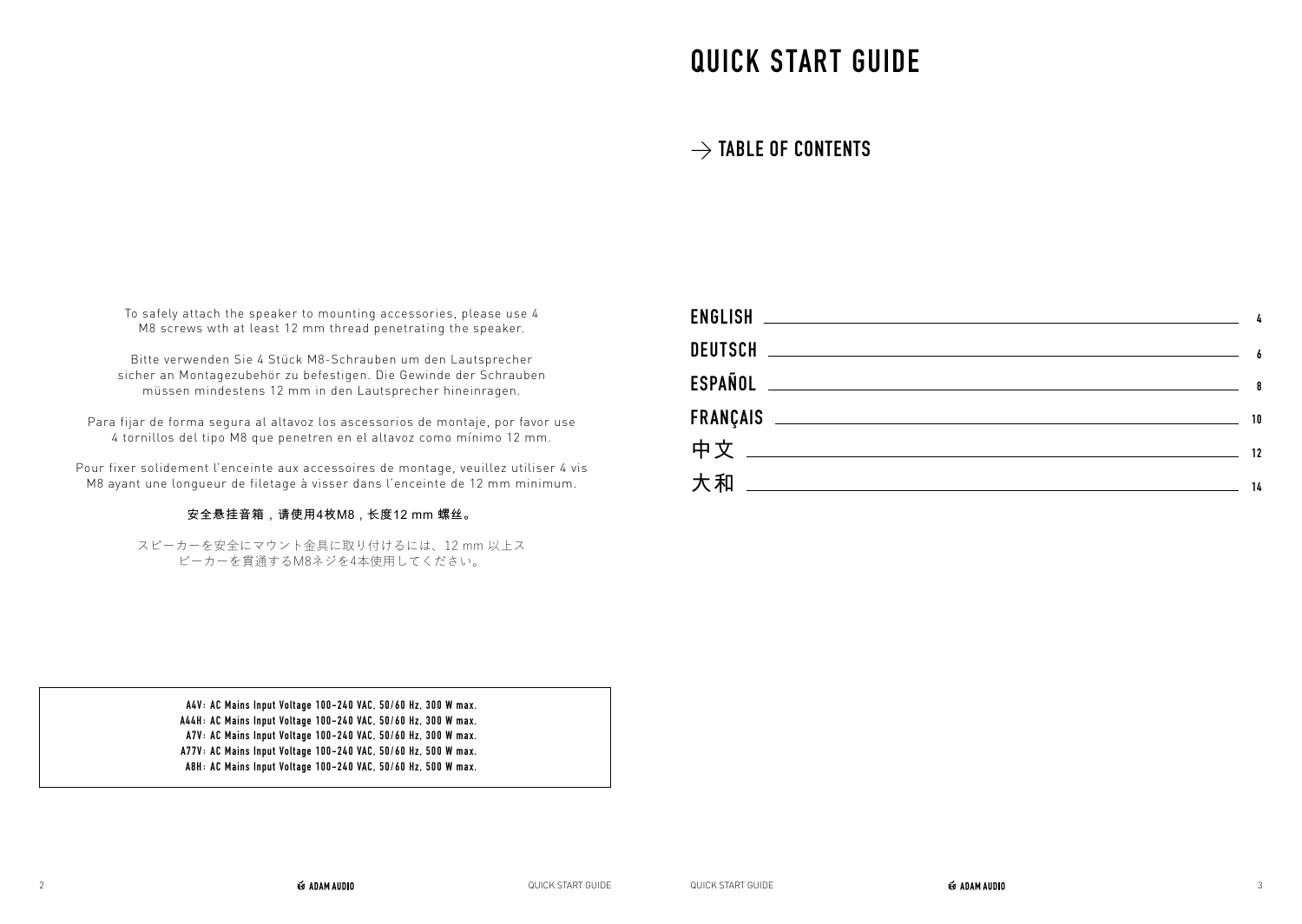### WEI COME!

Thank you for choosing ADAM Audio! We've put a lot of passion into this product and we hope you enjoy your new A Series studio monitors. They were designed and manufactured to very high standards so you can enjoy and creatively use them for many years. To protect your investment, ADAM Audio offers a two year warranty that is extendable to five years. To activate this extended warranty all you have to do is register at: **www.adam-audio.com/my-adam**

Again, thank you and greetings from Berlin,

Christian Hellinge Managing Director

#### **1. IMPORTANT SAFETY INSTRUCTIONS**

Please read the following safety instructions before setting up your system. Keep the instructions for further reference. Please heed the warnings and follow the instructions.



- triangle, is intended to alert the user to the presence of uninsulated "dangerous voltage" within the product's enclosure that may be of sufficient magnitude to constitute a risk of electric shock to persons.
- $\triangle$  The exclamation point within an equilateral triangle is intended to alert the user to the presence of important operating and maintenance [servicing] instructions in the literature accompanying the appliance.
- **To reduce the risk of fire or electric shock, do not expose this loudspeaker to rain or moisture.**
- **No naked flame sources, such as lighted candles, should be placed on the loudspeaker.**
- **To reduce the risk of fire or electric shock, do not open this speaker, no user serviceable parts inside.**
- 1. Read these instructions.
- 2. Keep these instructions.
- 3. Heed all warnings. 4. Follow all instructions.
- 
- 5. Do not use this apparatus near water.
- Clean only with a dry cloth.

**Register your products to get the 5 year warranty!**



- 7. Do not block the metal backplate from air ventilation. Install in accordance with the manufacturer's instructions.
- 8. Do not install near any heat sources such as radiators, heat registers stoves, or other apparatus [including amplifiers] that produce heat.
- 9. Do not defeat the safety purpose of the polarized or grounding type plug. A polarized plug has two blades with one wider than the other. A grounding - type plug has two blades and a third groundingprong. The wide blade or the third prong are provided for your safety. If the provided plug does not fit into your outlet, consult an electrician for replacement of the obsolete outlet.
- 10. Protect the nower cord from being walked on or pinched, particularly at plugs, convenience receptacles, and the point where they exit from the annaratus.
- Only use attachments/accessories specified by the manufacturer.
- 12. Use only with a cart, stand, tripod, bracket, or table specified by the manufacturer, or sold with the apparatus. When a cart is used, use caution when moving the cart/apparatus combination to avoid injury from tip-over.
- 13. The speakers must be positioned on a solid surface or a stand.
- 14. Unplug this apparatus during lightning storms or when unused for long periods of time.
- 15. Refer all servicing to qualified service personnel. Servicing is required when the apparatus has been damaged in any way, such as power-supply cord or plug is damaged, liquid has been spilled or objects have fallen into the apparatus, the apparatus has been exposed to rain or moisture, does not operate normally, or has been dropped.
- 16. To completely disconnect this apparatus from the AC mains, disconnect the power supply cord plug from the AC receptacle. The mains plug of the power supply cord shall remain readily operable.
- 17. The apparatus should be connected to a mains socket outlet with a protective earthing connection.
- 18. Check if the specified voltage matches the voltage of the power supply you use. If this is not the case do not connect the loudspeakers to a power source! Please contact your local dealer or national distributor.
- 19. The apparatus shall not be exposed to dripping or splashing and that objects filled with liquids, such as vases, shall not be placed on apparatus.
- 20. Maintain a minimum of 10 cm [4"] distance around the apparatus for sufficient ventilation;
- 21. The ventilation should not be impeded by covering the ventilation
- openings with items such as newspapers, table-cloths, curtains, etc.; 22. No naked flame sources such as lighted candles, should be placed on the apparatus;
- 23. Apparatus may be used in moderate climates
- 24. Protective earthing terminal

#### 2. MANUAL

This is the A Series Quick Start Guide, which is designed to get you up and running with your new ADAM Audio A Series monitors as quickly as possible. To get the most out of your A Series monitors and the A Control realtime remote software, we recommend you read the complete User Manual, which is available to download from our website at the following address: **www.adam-audio.com/a-series/manual**

### **3. AUDIO CONNECTIONS AND INITIAL SETTINGS**

Your A Series monitors are powered speakers and need no external amplification.

The monitors can be directly connected to audio interfaces or mixing consoles via both balanced and unbalanced I/O. As A Series monitors automatically accept AC mains voltages ranging from 100 V to 240 V at 50 / 60 Hz, you do not need to manually select voltage for safe operation. No matter where you work in the world, just plug in and go!

On the rear panel of your A Series monitor, an XLR input accepts balanced analogue audio and an RCA input accepts unbalanced audio. Use the associated toggle button to select the desired audio input source.



Audio IN

To begin using your A Series monitors, follow these simple steps:

- $\rightarrow$  Before making any connections to your A Series monitors, make sure the power switch for each monitor is turned off and each monitor's Level trim knob is set to its "0 dB" setting. Also make sure the equipment you will connect to your monitors is turned off and its output-level controls, if any, are turned all the way down.
- → After all connections are made to your A Series monitors, turn on the equipment feeding them.
- → Flip the power switch for each of your A Series monitors to the On position.
- → Set the output level controls, if any, on the equipment feeding your monitors to their nominal level or to where you normally set them.
- → If necessary you may fine-tune the Level trim knob setting on each monitor while playing audio, to attain the monitoring level you desire and balanced imaging.
- → When sending balanced analog audio from your mixer, audio interface or other equipment to your A Series monitors, use the monitors' respective XLR Audio In connector and press the Input toggle button until the "XLR bal." LED lights up.
- → When sending unbalanced analog audio from your mixer, I/O box or other equipment to your A Series monitors, use the monitors' respective RCA Audio In connector and press the Input toggle button until the "RCA unbal." LED lights up.
- $\rightarrow$  Please make sure your speakers are running the same voicing leither Pure or UNR] by checking the Voicing LEDs on the backplate.



Voicina

→ Please make sure the Room Adaptation EQs in the upper part of the backplate are all set to unity/0 dB for all involved speakers as a starting point.



- $\rightarrow$  The A series monitors benefit from some burn-in time to reach their optimal performance. Please play complex program material through your A Series monitors for at least eight hours in total before using them on a critical project.
- → At the end of each session, turn off your A Series monitors before powering down any equipment connected to them.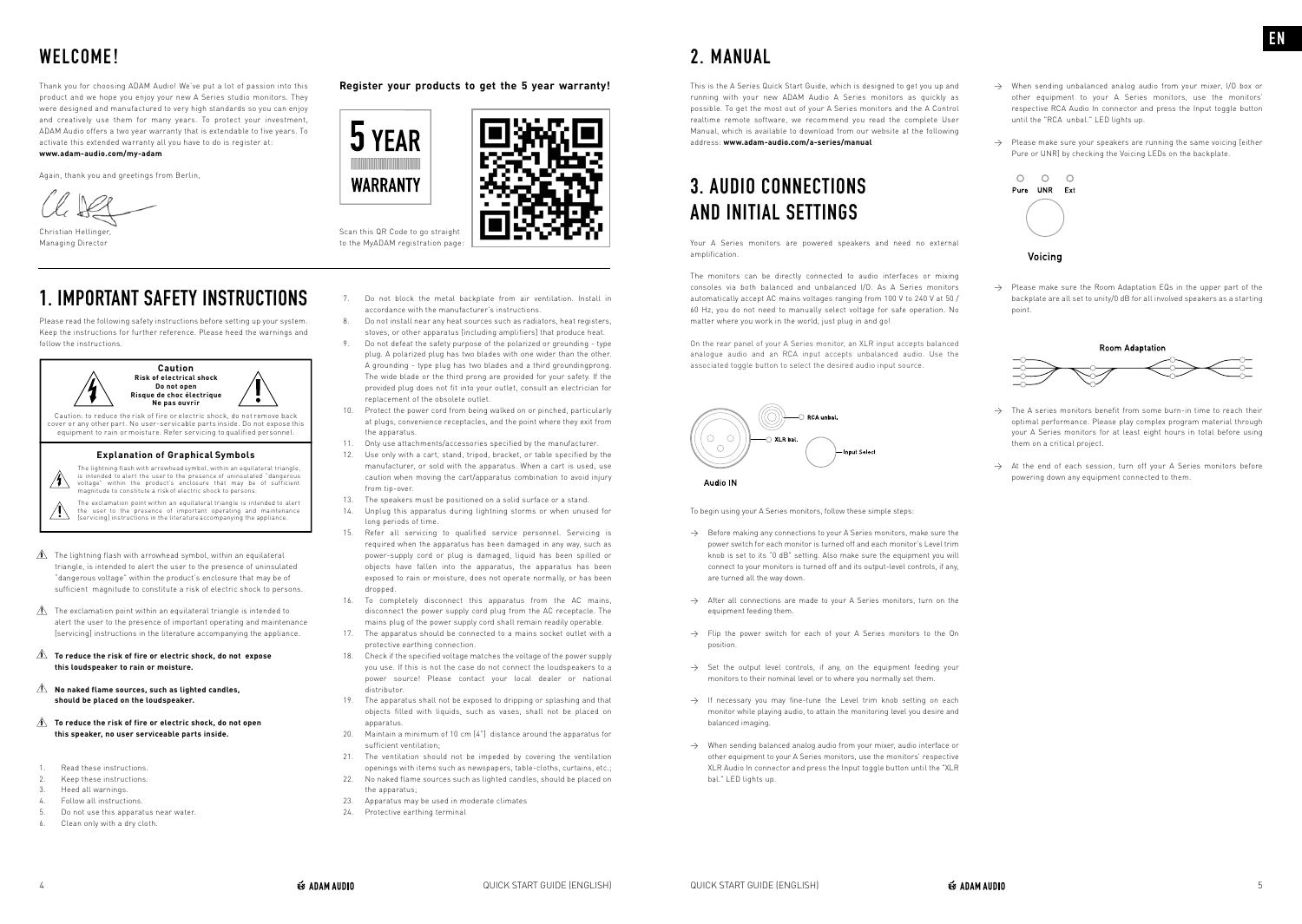Vielen Dank, dass du dich für einen Lautsprecher von ADAM Audio entschieden hast. Wir haben dieses Produkt mit viel Enthusiasmus entwickelt und hoffen, dass dich deine neuen A-Serie Studiomonitore genauso begeistern werden wie uns. Die Monitore wurden für hohe Ansprüche designed und hergestellt, so dass du sie mit Freude und über viele Jahre kreativ einsetzen kannst. Für deine Lautsprecher bieten wir dir eine Werksgarantie über 2 Jahre, welche du mit einer Produktregistrierung sogar auf insgesamt 5 Jahre verlängern kannst. Wenn du die verlängerte Garantiezeit in Anspruch nehmen möchtest, registriere dein Produkt einfach unter: **www.adam-audio.com/my-adam**

Nochmals vielen Dank und schöne Grüße aus Berlin,



Geschäftsführer

#### 1. WICHTIGE SICHERHEITSHINWEISE

Bitte lies die folgenden Sicherheitshinweise, bevor du dein neues Lautsprechersystem in Betrieb nimmst. Bewahre die Anleitungen zu Referenzzwecken auf. Bitte beachte die Warnhinweise und befolge die Anweisungen.



- Dieses Produkt muss, ebenso wie etwaige Verlängerungskabel, mit einem geerdeten, dreipoligen Netzkabel [im Lieferumfang enthalten] an die Stromversorgung angeschlossen werden. Alle drei Pole müssen belegt sein, um einen Stromschlag auszuschließen.
- Ersetze niemals Sicherungen durch Typen anderer Bauart oder mit - 45 anderen Spezifikationen. Überbrücke niemals eine Sicherung.
- Stelle sicher, dass die auf dem Produkt vermerkte Spannung der A lokalen Netzspannung entspricht. Andernfalls schließe die Lautsprecher auf keinen Fall an die jeweilige Spannungsquelle an! Wende dich stattdessen bitte an deinen Fachhändler.
- Schalte immer das gesamte System aus, bevor du Kabel anschließt, 一八 abziehst oder Komponenten reinigst.
- Ziehe den Netzstecker aus der Steckdose, um das Gerät vollständig vom Stromnetz zu trennen. Der Monitor sollte in der Nähe einer gut zugänglichen Steckdose aufgestellt werden, um das Gerät bei Bedarf vom Stromnetz trennen zu können.
- $\Lambda$  Schütze das Netzkabel vor Beschädigungen, besonders an den

#### **Registriere deine Produkte, um die 5-jährige Garantie zu erhalten!**



Steckern, Steckdosen sowie an der Netzbuchse am Gerät selbst, und verlege es so, dass keine Stolpergefahr besteht.

- 不 Trenne dieses Gerät bei Gewitter oder längerer Nichtbenutzung vom Stromnetz. Stelle elektrische Geräte nicht in der Reichweite von Kindern auf.
- Setze dieses Produkt niemals Regen oder Feuchtigkeit aus. Zudem  $\infty$ dürfen keine Flüssigkeiten in das Geräteinnere gelangen oder auf die Gehäuseoberfläche gesprüht oder aufgetragen werden. Bitte platziere keine mit Flüssigkeiten gefüllten Gegenstände [z. B. Vasen o. ä.] auf den Lautsprechern.
- $^{\circledR}$ Verwende nur Ständer, Stative oder Halterungen, die vom Hersteller empfohlen oder für das Gerät angeboten werden. Falls du die Lautsprecher auf einem Rollwagen bewegst, bitte besonders vorsichtig vorgehen, um Verletzungen zu vermeiden. Achte zudem darauf, dass der Wagen nicht überladen wird.
- $\Delta$ Verwende nur geprüfte Kabel. Defekte Kabel können deine Lautsprecher schädigen und sind zudem häufig Ursache für Störgeräusche wie Brummen, Surren oder Knacksen.
- Verwende niemals brennbare oder ätzende Chemikalien zur Reinigung von Audiokomponenten.
- Befolge alle Anweisungen des Herstellers bei der Installation. A
- Setze das Produkt niemals extrem hohen oder niedrigen  $\wedge$ Temperaturen aus. Betreibe dieses Produkt niemals in Umgebungen mit erhöhter Explosionsgefahr.
- 不 Hohe Schalldruckpegel können dein Gehör schädigen! Halte einen angemessenen Abstand zum Lautsprecher ein, wenn du ihn mit hoher Lautstärke betreibst.
- Bitte beachte, dass die Schallwandler ein Magnetfeld erzeugen. Magnetisch empfindliche Gegenstände solltest du deshalb in einem Mindestabstand von 0,5 m von den Lautsprechern entfernt aufbewahren.
- Sorge durch einen Mindestabstand von 10 cm zur nächsten Wand für  $\Lambda$ eine ungehinderte Luftzirkulation, um eine Kühlung der Elektronik zu gewährleisten.
- Stelle keine Kerzen oder andere Gegenstände mit offener Flamme auf den Monitor.
- A. Betreibe den Monitor nicht in der Nähe von Wasser.
- Verwende zur Reinigung ein trockenes Tuch. A
- Stelle den Monitor nicht in der Nähe von Wärmequellen wie 不 Heizkörpern, Heißlüftern, Öfen oder anderen Wärme erzeugenden Geräten auf [inklusive Verstärkern].
- A. Trenne niemals die Erdung eines geerdeten Steckers und versuche nicht, diese zu überbrücken. Ein geerdeter Stecker hat einen Außenund einen Neutralleiter, sowie einen dritten Pol für die Ableitung von Fehlströmen, der zu deiner Sicherheit dient.

Falls der mitgelieferte Stecker nicht in die lokale Steckdose passt, wende dich bitte für den Austausch der Steckdose an einen qualifizierten Elektriker.

- $\Lambda$ Verwende nur vom Hersteller empfohlene Halterungen und Zubehörteile.
- Übertrage alle Wartungsarbeiten an qualifiziertes Fachpersonal. Eine Wartung wird notwendig, wenn das Gerät in irgendeiner Weise beschädigt wurde, z.B. wenn das Netzkabel oder der Netzstecker beschädigt wurden, Flüssigkeiten oder Gegenstände in das Gerät gelangt sind, das Gerät Regen oder Feuchtigkeit ausgesetzt war, nicht ordnungsgemäß funktioniert oder fallen gelassen wurde.

#### 2. BEDIENUNGSANLEITUNG

Dies ist die Kurzanleitung zur A-Serie, die so gestaltet ist, dass du deine ADAM Audio A-Serie Monitore möglichst schnell in Betrieb nehmen kannst. Damit du deine A-Serie Monitore bestmöglich nutzen kannst, empfehlen wir dir, die komplette Bedienungsanleitung zu lesen, die unter folgendem Link von unserer Website heruntergeladen werden kann:

**www.adam-audio.com/a-series/bedienungsanleitung**

### 3. AUDIO-ANSCHLÜSSE UND PEGELEINSTELLUNG

Die A-Serie Monitore haben eingebaute Verstärker und benötigen keine externen Verstärker.

Die Monitore können direkt an an I/O-Boxen für DAWs oder Mischpulte angeschlossen werden. Da sich die A-Serie Monitore auf Wechselstromspannungen von 100 bis 240 V bei 50/60 Hz automatisch einstellen, brauchst du dir um die richtige Spannungseinstellung für einen sicheren Betrieb keine Gedanken zu machen. Wo auch immer auf der Welt du gerade arbeitest, einfach einstecken und los!

Auf der Rückseite Ihres A-Serie Monitors stehen ein XLR-Anschluss für analoge symmetrische Signale und eine Cinch-Buchse für unsymmetrische Signale zur Verfügung. Über eine zugehörige Umschalttaste wird festgelegt, welcher Eingang aktiv ist.



Audio IN

Nach den folgenden einfachen Schritten kannst du deine A-Serie Monitore benutzen:

→ Bevor an den A-Serie Monitoren etwas angeschlossen wird, ist sicherzustellen, dass der Netzschalter jedes Monitors ausgeschaltet und der Pegelregler jedes Monitors auf "0 dB" gestellt ist. Außerdem sollten die an die Monitore anzuschließenden Geräte ausgeschaltet und ihre eventuellen Ausgangspegelregler komplett heruntergeregelt sein.

- → Wenn alle Anschlüsse an die A-Serie Monitore hergestellt sind, kann das Gerät eingeschaltet werden, das als Signalquelle dient.
- → Den Netzschalter jedes A-Serie Monitors auf "Ein" umlegen.
- → Eventuelle Ausgangspegelregler der Signalquelle auf ihren Nennpegel oder die übliche Einstellung stellen.
- → Wenn von der Signalquelle symmetrische analoge Audiosignale an die A-Serie Monitore gesendet werden, sind die jeweiligen XLR-Anschlüsse der Monitore zu verwenden und über die Umschalttaste der Eingang "XLR bal." auszuwählen.
- → Wenn von der Signalquelle unsymmetrische analoge Audiosignale an die A-Serie Monitore gesendet werden sollen, sind die jeweiligen Cinch-Anschlüsse der Monitore zu verwenden und über die Umschalttaste der Eingang "RCA unbal." auszuwählen.
- → Beide Lautsprecher sollten das gleiche "Voicing" verwenden [Pure oder UNR]. Überprüfe dazu die entsprechende Status-LED auf der Rückseite.



Voicino

→ Die "Room-Adaption"-EQ's sollten als Ausgangspunkt bei allen verwendeten Lautsprechern linear eingestellt sein/sich in der Null-Stellung befinden.



- → Die A-Serie Monitore brauchen eine gewisse Einspielzeit, bis sie ihre optimale Leistung erreichen. Spiele insgesamt mindestens acht Stunden lang komplexes Material ab, bevor die Monitore für ein wichtiges Projekt eingesetzt werden
- → Am Ende jedes Einsatzes solltest du zuerst die A-Serie Monitore ausschalten und erst danach die daran angeschlossenen Geräte.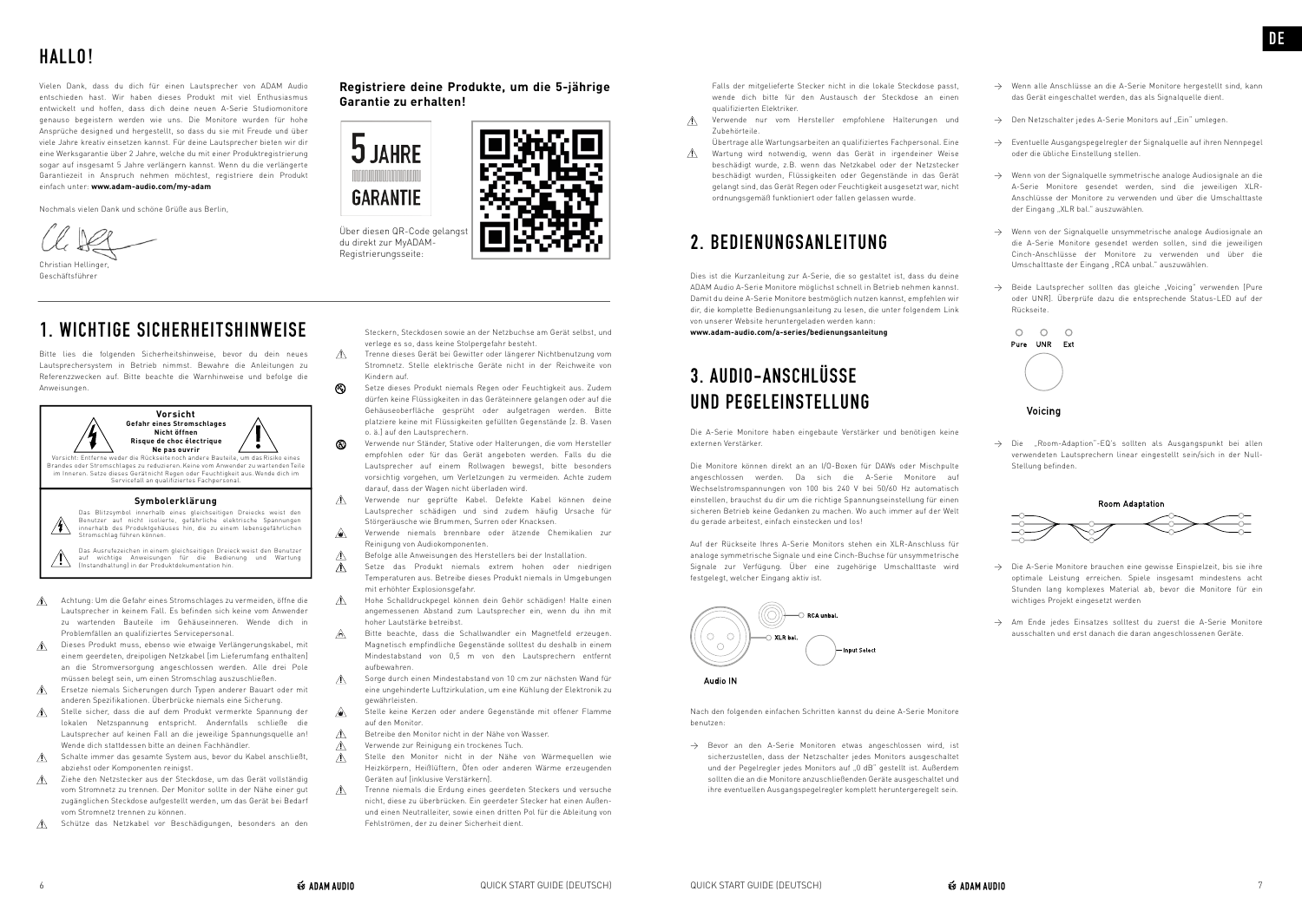### *iRIENVENIDO!*

¡Gracias por elegir ADAM Audio! Hemos puesto mucha pasión en este producto y esperamos que disfrute de sus nuevos monitores de estudio de la Serie A. Fueron diseñados y fabricados bajo los más altos estándares para que pueda disfrutarlos y usarlos para dar rienda suelta a su creatividad durante muchos años. A fin de proteger su inversión, ADAM Audio ofrece una garantía de dos años que se puede extender a cinco años. Para activar esta extension de la garantía, todo lo que tiene que hacer es registrarse en: **www.adam-audio.com/my-adam**

Una vez más gracias y saludos desde Berlín.

Christian Hellinger, Managing Director

### 1. INSTRUCCIONES DE SEGURIDAD IMPORTANTES

Por favor lea las instrucciones de seguridad que vienen a continuación antes de configurar su sistema. Guarde las instrucciones para futuras consultas. Por favor haga caso de las advertencias y siga las instrucciones.



- ben acabar con un cable de corriente para conexión a toma AC de tres conductores con toma de tierra como el que se suministra con el pro-
- ducto. Para prevenir el riesgo de descarga, deberán usarse siempre los tres componentes. Â No sustituya nunca ningún fusible con un valor distinto a los especifi-
- cados. Nunca omita ningún fusible.
- A Compruebe si el voltaje especificado se corresponde co n el voltaje del suministro eléctrico que utiliza. Si no fuera así no conecte los altavoces a una fuente de alimentación! Por favor, contacte con su vendedor local o distribuidor nacional.
- Desenchufe siempre todo su sistema antes de conectar o desconectar 一八 algún cable, o cuando limpie cualquier componente.
- Para desconectar completamente este equipo de la red, desconecte el enchufe del cable de alimentación de la toma de corriente. El monitor debería instalarse cerca de la toma de corriente y debería de ser fácil acceder a la toma y desconectar el dispositivo si fuera necesario.
- Evite que el cable de corriente pueda quedar aplastado, retorcido o ser 一个 pisado, especialmente en los enchufes, receptáculos y en el punto en







donde salen del aparato.

- Desenchufe este aparato durante las tormentas eléctricas o cuando Â. no lo use por un largo periodo de tiempo. Mantenga siempre todo equipo eléctrico fuera del alcance de los niños.  $\circledcirc$ 
	- No deje este producto expuesto a la lluvia o humedades, no moje nunca el interior con ningún liquido y nunca deje caer líquidos directamente sobre esta unidad. Por favor no ponga ningún objeto que contenga líquido [e.g. jarrones, etc.] sobre el altavoz.
- ® Utilice esta unidad solo con soportes, trípodes o sujeciones especificados por el fabricante o que se vendan junto con el propio aparato. Cuando transporte los altavoces con una carretilla, evite daños; tenga cuidado y no desequilibre la carretilla.
- ЛN. Use siempre cables plenamente comprobados. Los cables defectuosos pueden dañar sus altavoces. Son una fuente común para cualquier tipo de ruido, zumbido, chisporroteo etc.
- No use nunca agentes químicos inflamables o combustibles para la limpieza de los componentes de audio. 木
	- Instale este aparato de acuerdo con las instrucciones del fabricante. No deje nunca este producto expuesto a temperaturas extrema-
- A damente altas o bajas. No maneje nunca este producto en un entorno susceptible de producir explosiones. ¡Un nivel alto de SPL puede dañar su oído! Por favor no se acerque a
- 木 los altavoces cuando los use con un volumen alto. Â.
	- Por favor, tenga en cuenta que los diafragmas emiten un campo magnético. Por favor mantenga los productos sensibles al magnetismo al menos a 0.5 m lejos del altavoz.
- A. Asegúrese de dejar un flujo de aire sin obstáculos en la parte posterior de los altavoces para guardar la suficiente refrigeración manteniendo una distancia de al menos de 100 mm [4″] de la pared.
- No deberían colocarse fuentes de llama viva, como velas encendidas, sobre el altavoz.
- A. No utilice este aparato cerca del agua.
- Use un paño seco para la limpieza.
- A No instale esta unidad cerca de fuentes de calor como radiadores, ventiladores de aire caliente, hornos u otros aparatos [incluyendo amplificadores] que produzcan calor.
- A No desconecte el cable de toma de tierra en un enchufe con toma de tierra. Un enchufe con toma de tierra tiene clavijas activas y neutrales, así como una tercera para la toma de tierra que se incluye para su seguridad. Si el enchufe suministrado no encaja en su toma corriente, consulte a un electricista para sustituir la toma.
- Use sólo acoplamientos/accesorios especificados por el fabricante.
- 不 Remita todo servicio a personal técnico cualificado. Es necesario reparar el aparato cuando haya sufrido algún tipo de daño, como cuando se haya dañado el enchufe o cable de alimentación, se haya derramado líquido o se hayan introducido objetos en el aparato, el aparato haya sido expuesto a lluvia o humedad, no funcione de manera normal o se le haya caído.

#### 2. MANUAL

Esta es la guía de inicio rápido de la Serie A, que está diseñada para ponerle al día con sus nuevos monitores ADAM Audio de la Serie A lo más rápidamente posible. Para obtener el máximo provecho de sus monitores de la Serie A, le recomendamos que lea el manual de usuario completo, que está disponible para su descarga desde nuestro sitio Web haciendo clic aquí: **www.adam-audio.com/a-series/manual**

#### 3. CONEXIONES DE AUDIO Y AJUSTES DE NIVEL

Sus monitores de la Serie A no necesitan amplificación externa, gracias a sus amplificadores integrados. Los monitores pueden conectarse directamente a consolas de mezcla y a interfaces de audio con I/O balanceadas y no balanceadas para DAWs. Y dado que los monitores de la Serie A aceptan automáticamente voltajes de red CA en un rango de 100 a 240 V, a 50/60 Hz, usted no tiene que preocuparse por la selección de posición de ningún interruptor de voltaje correcto para una operación segura de los monitores.

¡No importa en qué parte del mundo esté trabajando usted, sólo conéctelos y listo!

En el panel posterior de su monitor de la Serie A, hay una entrada XLR que acepta audio analógico balanceado y una entrada RCA que acepta audio no balanceado. Utilice el botón que le permite seleccionar la fuente de entrada de audio deseada.



Audio IN

Para comenzar a usar sus monitores de la Serie A, siga estos simples pasos:

- → Antes de realizar cualquier conexión a sus monitores de la Serie A, asegúrese que el interruptor de alimentación para cada monitor está desconectado y que el mando de control de nivel de cada monitor esté ajustado a su configuración "0 dB". Asegure además, que el equipamiento que conectará a sus monitores está desconectado y que sus controles de nivel de salida, si los hay, estén completamente bajados.
- $\rightarrow$  Una vez realizadas todas las conexiones a sus monitores de la Serie A conecte el equipo que los alimenta con señal.
- → Ponga el interruptor de alimentación para cada uno de sus monitores de la Serie A a la posición "On".
- → Ajuste los controles de nivel de salida, si los hay, en el equipo que alimenta a sus monitores a su nivel nominal o al nivel que normalmente los ajuste.
- → Mientras reproduce audio, ajuste con precisión la configuración del mando de control de nivel en cada monitor para obtener el volumen de audición que desea. Si sus monitores están colocados correctamente en su sala, los ajustes para los mandos de control de nivel en ambos

monitores deberían ser los mismos con el fin de conseguir el mismo volumen de reproducción y una imagen estéreo balanceada.

- → Si va a enviar audio analógico balanceado de desde su mezclador, interfaz de audio u otro equipo a sus monitores de la Serie A, use el conector de entrada de audio XLR respectivo de los monitores y presione el botón de selección de entrada sucesivamente hasta que el "XLR bal." LED se encienda.
- → Si va a enviar audio analógico no balanceado de desde su mezclador, caja de E / S u otro equipo a sus monitores de la Serie A, use el conector de entrada de audio RCA respectivo de los monitores y .<br>Presione el botón de selección de entrada sucesivamente hasta que el "RCA unbal." LED se encienda.
- → Asegúrese de que sus altavoces estén ejecutando el mismo Voicing bien sea PURE o UNR revisando los LED de Voicing en la placa posterior.



#### Voicina

→ Asegúrese de que los ecualizadores de adaptación de respuesta a la sala en la parte superior de la placa posterior estén configurados a la ganancia unidad / 0 dB en todos los altavoces involucrados que se encuentren en la sala como punto de partida.



- $\rightarrow$  Todos los monitores de audio profesionales requieren cierto tiempo de calentamiento para alcanzar su rendimiento óptimo. Por favor, reproduzca material musical de amplio espectro frecuencial a través de sus monitores de la Serie A durante al menos ocho horas antes de utilizarlos en un proyecto crítico.
- → Al final de cada sesión, desconecte sus monitores de la Serie A antes de apagar cualquier equipo que esté conectado a ellos.

ES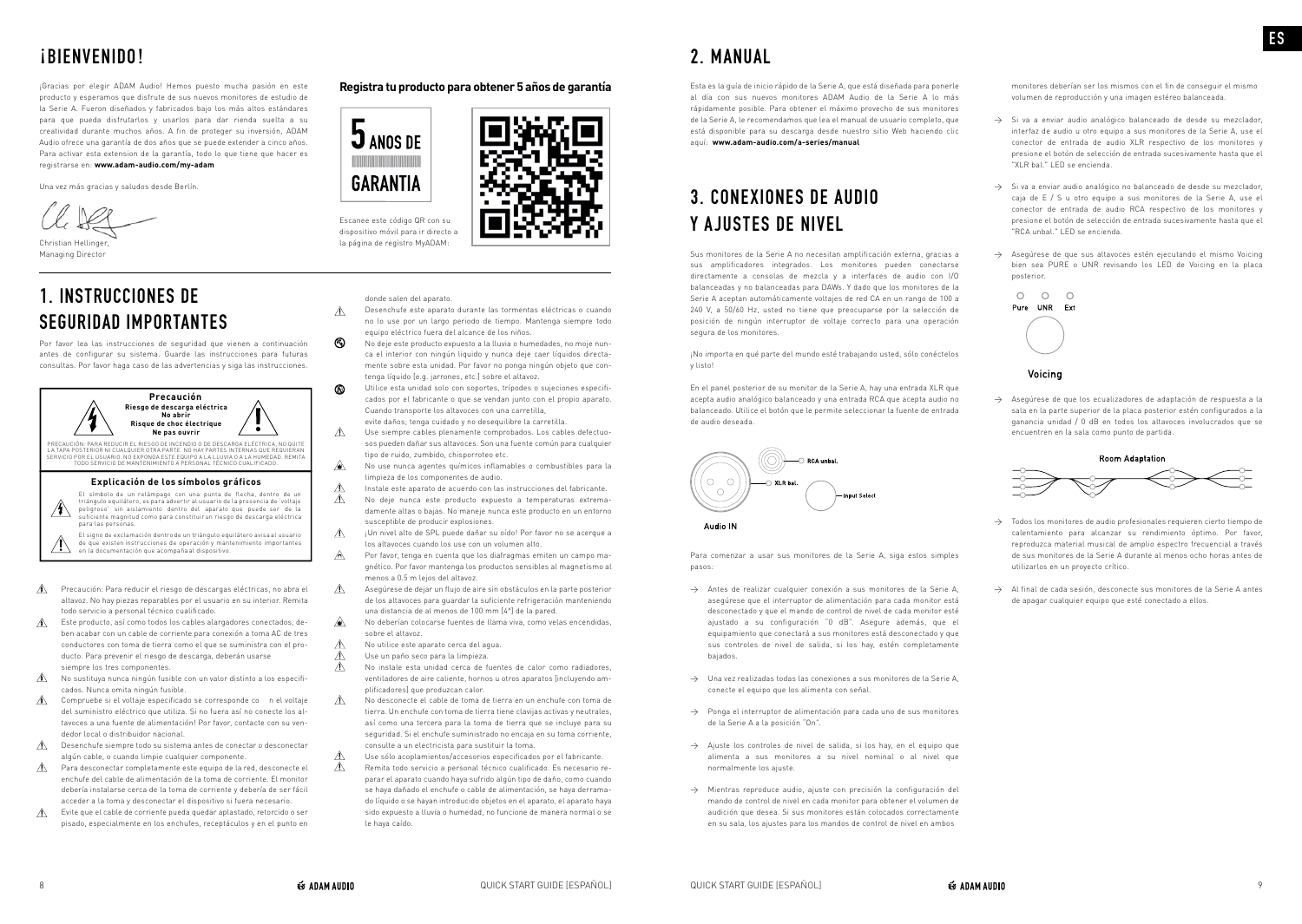#### **BIFNVFNIIF!**

Nous vous remercions d'avoir choisi ADAM Audio ! Ces nouvelles enceintes de monitoring de Série A sont le fruit de notre passion et nous espérons que vous les apprécierez. Elles ont été conçues et fabriquées avec le plus grand soin pour que vous puissiez exprimer toute votre créativité et en profiter pendant de nombreuses années. Afin de protéger votre investissement ADAM Audio vous offre une garantie de deux ans qui peut être prolongée jusqu'à cinq ans. Pour activer cette extension de garantie, il vous suffit de vous enregistrer sur: **www.adam-audio.com/my-adam**

Nous vous remercions une fois encore. Salutations depuis Berlin.



Christian Hellinger Managing Director

### 1. INSTRUCTIONS DE SÉCURITÉ IMPORTANTES

Veuillez lire les instructions de sécurité suivantes avant d'installer votre système. Conservez les instructions pour vous y référer ultérieurement. Veuillez tenir compte des avertissements et suivre les instructions.



is intended to alert the user to the presence of uninsulated "dangerous voltage" within the product's enclosure that may be of sufficient magnitude to constitute a risk of electric shock to persons. The exclamation point within an equilateral triangle is intended to aler t

the user to the presence of important operating and maintenance [servicing] instructions in the literature accompanying the appliance.

- Attention : pour réduire le risque de choc électrique, n'ouvrez pas l'enceinte. Aucune pièce interne n'est réparable par l'utilisateur. Confiez les réparations à un personnel de maintenance qualifié.
- Ce produit et toutes les rallonges qui lui sont branchées doivent être raccordés à un cordon d'alimentation secteur à trois conducteurs dont un pour la terre comme celui fourni avec le produit. Pour prévenir les risques d'électrocution, les trois conducteurs doivent toujours être utilisés.
- $\hat{\mathbb{A}}$  Ne remplacez jamais un quelconque fusible par un modèle d'une valeur ou d'un type différents de ceux spécifiés. Ne court-circuitez jamais un fusible.
- Assurez-vous que la tension indiquée correspond bien à celle de 一个 l'alimentation électrique que vous utilisez. Si ce n'est pas le cas, ne raccordez pas les enceintes au secteur ! Veuillez contacter votre revendeur local ou distributeur national.
- Éteignez toujours la totalité de votre système avant de brancher ou débrancher n'importe quel câble, ou de nettoyer n'importe lequel de ses éléments.
- Pour une déconnexion complète du réseau électrique, débranchez le - A cordon d'alimentation de la prise secteur. Le moniteur doit être installé

**Enregistrez vos produits pour bénéficier de 5 ans de garantie !**



rendre directement sur la page d'enregistrement MyADAM:

**GARANTIF** 

près de la prise secteur et la prise doit être facilement accessible pour pouvoir le débrancher si nécessaire.

- Protégez le cordon d'alimentation pour qu'il ne soit ni piétiné ni pincé, en particulier au niveau des fiches, des prises et du point de sortie de l'appareil.  $\mathbb{A}$ 
	- Débranchez cet appareil en cas d'orage ou de non-utilisation prolongée. Gardez toujours les appareils électriques hors de portée des enfants.
- ര N'exposez pas ce produit à la pluie ou à l'humidité, ne mouillez jamais l'intérieur avec un quelconque liquide et ne versez ou renversez jamais de liquide directement dans cette unité. Veuillez ne pas poser sur l'enceinte des objets remplis de liquide [comme des vases, etc.].
- ത Utilisez uniquement les supports, trépieds ou fixations spécifiés par le fabricant ou vendus avec l'appareil. Si vous déplacez les enceintes sur un chariot, ne vous blessez pas ; faites attention à ce que le chariot ne se renverse pas.
- 不 Les enceintes doivent être positionnées sur une surface solide ou sur un support.
- ⚠ Utilisez toujours des câbles parfaitement vérifiés. Des câbles défectueux peuvent endommager vos enceintes. Ils sont une cause fréquente de divers types de bruit, ronflements, craquements, etc.
- N'utilisez jamais de produits chimiques inflammables ou combustibles pour nettoyer les composants audio.
- Faites l'installation conformément aux instructions du fabricant. Â N'exposez jamais ce produit à des températures extrêmes. N'utilisez Â
- jamais ce produit dans une atmosphère explosive.
- $\Lambda$ Les hauts niveaux de pression acoustique peuvent endommager votre audition ! Veuillez ne pas vous tenir près des enceintes lorsque vous les utilisez à fort volume.
- Sachez que les haut-parleurs émettent un champ magnétique. Veuillez maintenir les articles sensibles au magnétisme à au moins 0,5 m de l'enceinte.
- Â. Pour assurer un refroidissement suffisant, laissez l'air circuler librement à l'arrière des enceintes en les gardant à une distance d'au moins 100 mm [4″] du mur.
- Aucune source à flamme nue, comme une bougie allumée, ne doit être placée sur l'enceinte.
- $\mathcal{A}$ N'utilisez pas cet appareil avec de l'eau à proximité.
- Pour le nettoyage, utilisez un chiffon sec.
- Ne l'installez pas près de sources de chaleur telles que des radiateurs, Â bouches de chauffage, poêles ou autres appareils [y compris des amplificateurs] produisant de la chaleur.
- 不 Ne débranchez pas le fil de terre d'une fiche avec mise à la terre. Une telle fiche a des broches pour la phase et le neutre, plus une troisième de mise à la terre, incluse pour votre sécurité. Si la fiche fournie n'entre pas dans votre prise, consultez un électricien pour faire remplacer votre prise obsolète.
- Α. N'utilisez que des fixations/accessoires spécifiés par le fabricant.

Confiez toute réparation à des techniciens de maintenance qualifiés. 不 Une réparation est nécessaire si l'appareil a été endommagé d'une quelconque façon, par exemple si le cordon ou la fiche d'alimentation est endommagé, si du liquide a été renversé sur l'appareil ou si des objets sont tombés dedans, si l'appareil a été exposé à la pluie ou à l'humidité, s'il ne fonctionne pas normalement, ou s'il est tombé.

#### 2. MANUEL D'UTILISATION

Ceci est le Guide de Démarrage Rapide dédié aux enceintes de monitoring de Série A. Il a été conçu pour vous permettre de vous familiariser le plus rapidement possible avec vos nouvelles enceintes de monitoring ADAM Audio de Série A. Afin de tirer le meilleur parti de vos enceintes de monitoring de Série A et du logiciel de contrôle distant en temps réel A Control, nous vous recommandons de lire le manuel d'utilisation dans son intégralité, il est disponible en téléchargement sur notre site Internet en cliquant ici : **www.adam-audio.com/a-series/manual**

#### 3. CONNEXIONS AUDIO ET PREMIERS RÉGLAGES

Vos enceintes de monitoring de Série A sont amplifiées, elles ne nécessitent donc pas d'amplificateur externe.

Ces enceintes de monitoring peuvent être directement raccordées aux interface audio et aux consoles de mixage via des entrées/sorties symétriques et asymétriques. Et puisque les enceintes de monitoring de Série A prennent automatiquement en charge les alimentations secteur en courant continu avec des tensions entre 100 et 240 V, à 50/60 Hz, vous n'avez pas à vous soucier de choisir le réglage de tension adéquat pour les faire fonctionner en toute sécurité. Peu importe l'endroit où vous vous trouvez, il suffit de les brancher et c'est parti.

Le panneau arrière de votre enceinte Séries A possède une entrée XLR pour les signaux audio analogique symétrique et une entrée RCA pour les signaux audio asymétriques. Utilisez le bouton associé pour sélectionner l'entrée audio souhaitée.



Audio IN

Veuillez suivre ces quelques étapes pour commencer à utiliser vos enceintes de monitoring de Série A :

→ Avant de connecter votre matériel à vos enceintes de monitoring de Série A, assurez-vous que l'interrupteur de marche/arrêt de chaque enceinte de monitoring est éteint et que le potentiomètre de niveau Level de chaque enceinte de monitoring est réglé sur « 0 dB ». Assurez-vous également que l'équipement que vous brancherez à vos enceintes de monitoring est éteint et que ses contrôles de niveaux de sortie, le cas échéant, sont au minimum.

- → Une fois toutes les connexions effectuées sur vos enceintes de monitoring de Série A, mettez l'équipement sous tension.
- → Basculez l'interrupteur de marche/arrêt de chacune de vos enceintes de monitoring de Série A sur la position Marche [« ON »].
- → Le cas échéant, réglez les niveaux de sortie des appareils branchés à vos enceintes de monitoring à leur niveau nominal ou au niveau de réglage habituel.
- → Vous pouvez également utiliser le potentiomètre Level pendant l'écoute pour régler finement le niveau de chaque enceinte de monitoring et ainsi obtenir le niveau désiré et ajuster l'équilibre de l'image sonore.
- → Si vous envoyez un signal analogique symétrique à vos enceintes de monitoring de Série A à partir de votre console de mixage, d'une interface audio ou de tout autre équipement, veuillez utiliser les connecteurs XLR respectifs sur les enceintes de monitoring et appuyez sur le commutateur d'entrée [Input] jusqu'à ce que la LED « XLR bal. » s'allume.
- → Si vous envoyez un signal analogique asymétrique à vos enceintes de monitoring de Série A à partir de votre console de mixage, d'un boîtier d'E/S ou de tout autre équipement, veuillez utiliser les Entrées Audio RCA respectives sur les enceintes de monitoring et appuyez sur le commutateur d'entrée [Input] jusqu'à ce que la LED « RCA unbal. » s'allume.
- → Veuillez vous assurer que les enceintes utilisent le même preset de Voicing, soit Pure soit UNR, en vérifiant le statut des LED Voicing à l'arrière.



- Voicing
- → Veuillez vérifier sur toutes les enceintes que le réglage initial de l'égaliseur Room Adaptation, situé en haut du panneau arrière, est Unity/0 dB.



- → Les enceintes de monitoring de Série A ont besoin d'un certain temps de rodage pour atteindre leur niveau performances optimal. Nous vous recommandons de diffuser des morceaux complexes sur vos enceintes de monitoring de Série A pendant au moins huit heures avant de les utiliser pour un projet important.
- → À la fin de chaque session, éteignez vos enceintes de monitoring de Série A avant d'éteindre tout équipement raccordé à celles-ci.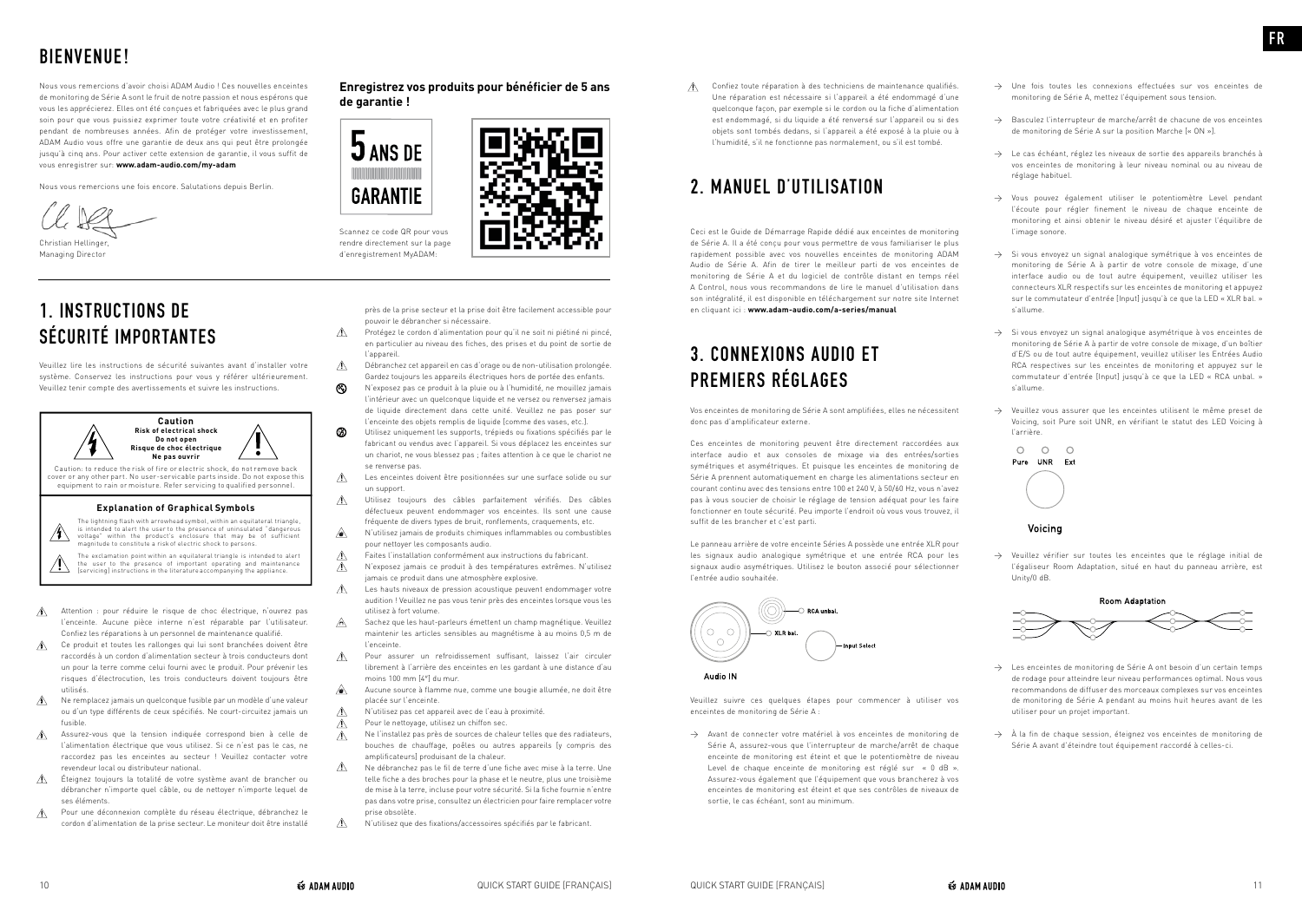## 欢迎 欢迎

#### 感谢您选择ADAM Audio ! 我们在这款产品上倾注了大量的热 情,希望您能喜欢最新推出的A系列录音室监听音箱。本产品遵 循高设计和高制造标准,供您个人享受以及创作使用,历久弥 新。为了给您的投入做好保障,ADAM Audio将两年保修期延长 至五年。为实现您的延长保修期,您需要在官网网址进行注册: **www.adam-audio.com/my-adam**

再次感谢您,致以来自柏林的问候。

Christian Hellinger Managing Director

### 1. 重要安全说明

- 等边三角形内带箭头的闪电符号是用来提醒用户,该产品外壳存 在不绝缘"危险电压",可能对人构成触电危险。
- 等边三角形内的感叹号是提醒用户该设备中附带重要的操作和维 修(服务)说明书。



- 为了降低火灾或电击的危险,切勿把设备暴露在雨中或潮湿处
- 不要在设备上放置明火源,如点燃的蜡烛。
- 为了降低火灾或电击的危险,请勿打开音箱,内部不含用户可自 行维修的零件。
	- 1. 请阅读本说明。
	- 2. 请保存本说明。
	- 3. 请注意所有的警告。
	- 4. 请遵守使用说明。
	- 5. 请勿在水源附近使用本设备。
	- 6. 请用干布清洁。
- 7. 请勿堵塞金属背板的通风。请按照制造商的指示安装。
- 8. 请勿将音箱安装在任何热源附近,如散热器、加热器、炉 具或其他产生热量的装置[包括放大器]。
- 9. 请勿忽视极性或接地型插头的安全用途。一个极性插头有 两个刀片,其中一个比另一个宽。接地式插头有两个刀片 和第三个接地。宽刀片或第三个接地的使用是为了您的安 全。如果所提供的插头不适合您的插座,请咨询电工,及 时更换过时的插座。
- 10. 防止电源线被踩到或被夹住,特别是在插头处,插座,以 及设备接线处。
- 11. 只使用制造商指定的附件/配件。
- 12. 仅使用由制造商指定的或与设备一起出售的手推车、支

在官网注册您的产品即可享受5年保修!



- 架、三脚架、托架或桌子。当使用推车时,移动推车/设 备时请小心,避免因翻车而受伤。
- 13. 音箱应放置在坚固的表面或支架上。
- 14. 若长段时间未使用,在雷雨期间请断开设备。
- 15. 将所有维修工作交给有资质的维修人员。当设备因各种原 因损坏时,如电源线或插头损坏,液体溅洒或物体落入设 备,设备被雨淋湿或受潮,操作不正常,或掉落等,均需
- 要维修服务。 16. 要将此设备与交流电源完全断开,请从电源插座拔出电源 插头。电源线插头应保持易于操作。
- 17. 设备应连接到电源插座上带保护接地连接。
- 18. 检查指定电压是否与你使用电源电压相符。如果不是这 样,不要连接音箱到电源!请与当地经销商或全国经销商 联系。
- 19. 本设备不应暴露在滴水或溅水的环境中,任何装满液体的 物体,如花瓶或啤酒杯,不应放置在设备上。
- 20. 在设备周围保持至少10厘米[4"]足够的通风的距离;
- 21. 不应用报纸、桌布、窗帘等物品覆盖通气孔,阻碍通风;
- 22. 不应在设备上放置明火源,如点燃的蜡烛。
- 23. 设备应在适宜的气候条件下使用
- 24. 保护接地端。

MyADAM 注册页面:

5 缶

保修

- 25. 警告:"为减少起火或触电的危险,请勿将装置暴露在雨 中或潮湿环境中。"
- (44) 26. 仅适用于海拔2000米以下地区安全使用。

### 2. 用户手册

这是A系列快速入门指南,为帮助您尽快使用您新买的ADAM Audio A系列监听音箱而专门设计。为了使您的A系列监听音箱和 A Control实时远程软件发挥最大的作用,我们建议您完整阅读 此用户手册,内容可从此处下载: **www.adam-audio.com/aseries/manual**

#### 3. 音箱连接及初始设置

您的A系列监听音箱已有内置功放,无需外接功放。

监听音箱可以通过平衡和非平衡I/O接口直接连接音频接口或调 音台。A系列监听音箱自动接受100 V至240 V的交流电源电压, 频率为50/60 Hz,因此您无需费心设置正确电压以确保安全使 用。无论在哪儿,只需插上电源即可。

在A系列监听音箱的背板上,带有平衡输入接口(XLR)可接受 在2002年前11月11日; 2002年,10月11日前公安口(2002年),按交<br>模拟平衡信号;还有非平衡输入接口(RCA)可接受非平衡信 号。您可以使用相关的状态切换按钮来选择您所需的输入端信号 源。



#### Audio IN

#### 您可以按照以下步骤来快速使用您的A系列监听音箱:

- → 在连接您的A系列监听音箱之前,请确保音箱的电源开关处 于关闭的状态且电平控制旋钮在 "0 dB" 的位置。此外关闭您 的音源设备并将输出电平调至最低。
- → 当A系列监听音箱所有连接完成后,请将音源设备打开。
- $\rightarrow$  将每个A系列监听音箱的电源开关翻转到 "on" 的位置。
- → 如果可以,请将音源设备的输出电平调节到标称电平或您平 常使用的常规设置。
- → 如有必要您可以在播放音频时微调每个监听音箱上的电平调 节旋钮设置,以达到您想要的监听电平和平衡成像。
- → 如果您要从调音台、音频接口或其他设备中发送平衡+4 dBu 的模拟音频信号至A系列监听音箱,请使用监听音箱相应的 XLR音频输入接口,并按下输入转换按钮,直到"XLR bal." LED灯亮起。
- → 如果您将从调音台、I/O盒或其他设备发送非平衡的-10 dBV 模拟音频到A系列监听音箱,请使用监听音箱相应的RCA音 频输入接口,并按下输入切换按钮,直到"RCA unbal." LED 灯亮起为止。

→ 请通过检查背板上的声学LED指示灯,确认您的一对音箱运 行的是Pure或UNR



Voicina

→ 请确保在使用前, 背板上部的调制均衡 (Room Adaptation) EQs)在所有音箱上均被设置为Unity/0 dB



- $\rightarrow$  A系列监听音箱需要"煲机"一段时间,达到最佳工作状态。 建议您使用各种不同音乐素材,至少播放8小时来完成此项 工作,为您后续使用A系列音箱制作高品质项目做准备。
- $\rightarrow$  在每次使用完成后 请先关闭您的A系列监听音箱 然后再 关闭相连的其他设备电源。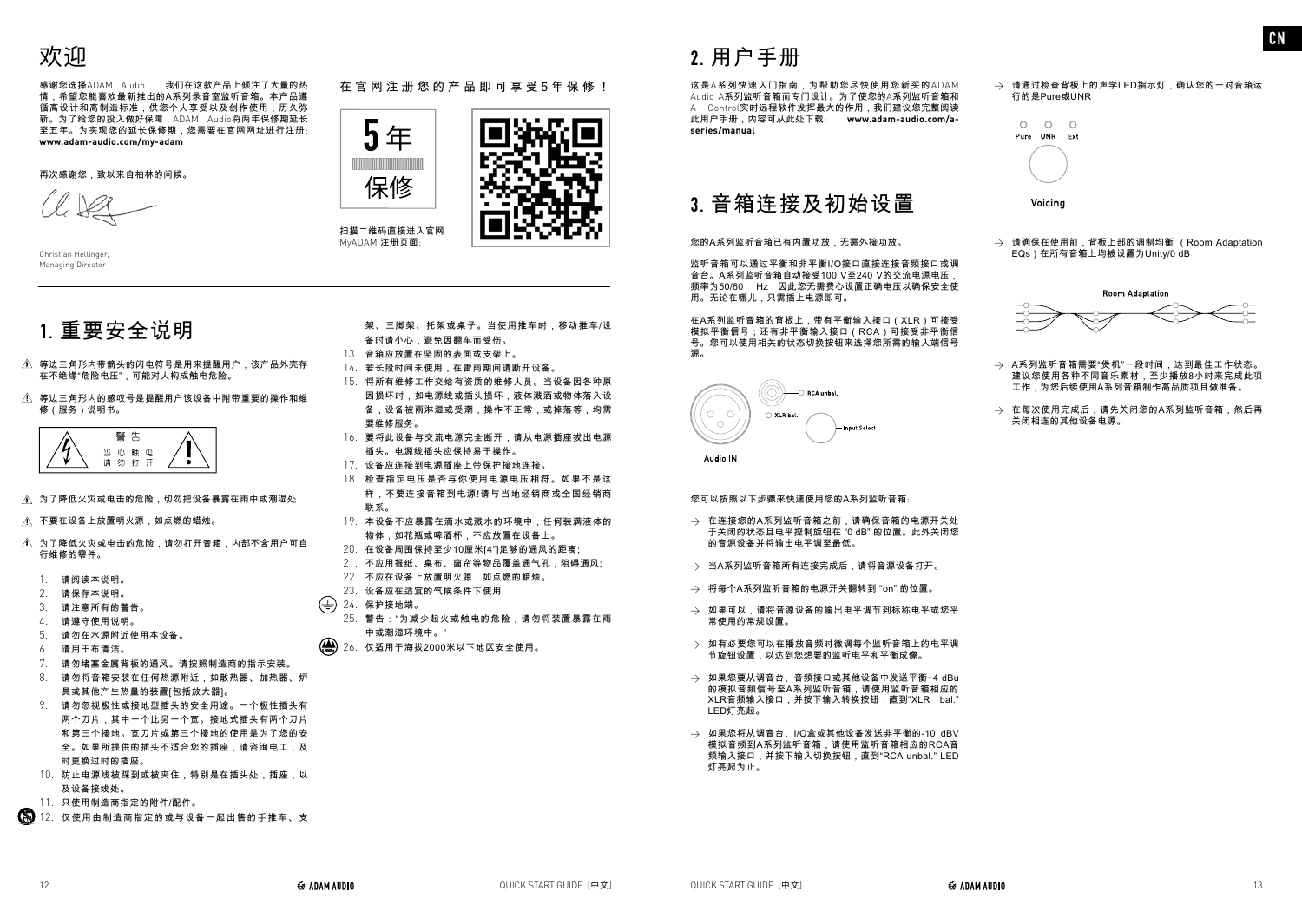## **ようこそ !**

この度はADAM Audioをお選びいただきありがとうございます。この製 品には多くの情熱が込められており、ユーザーの皆さまが新しいAシリー ズのスタジオモニターを気に入っていただければ幸いです。これらの製 品は非常に高い基準で設計・製造されていますので、長年にわたりお楽 しみいただき、創造的にお使いいただくことができます。ADAM Audio では、お客様の投資を保護するために、2年間の保証を提供しており、さ らに製品登録により保証を5年間まで延長可能です。この延長保証を有効 にするには**www.adam-audio.com/my-adam** で製品を登録する必要が あります。

改めまして、ベルリンからのご挨拶とお礼を申し上げます。

Christian Hellinger, Managing Director

### 1. **安全上の重要事項**

システムの設定に取りかかる前に、下記の安全上の重要事項をお読みくだ さい。本取扱説明書は今後の参照用に保管しておい てください。警告に留意し、指示に従ってください。





- 注意:感電の危険を減らすため、スピーカーを開けないでください。内部 にはユーザーが修理できる部品はありません。修理 は有資格のサービス担当者にしてもらってください。
- 本製品、ならびに接続されるすべての延長コードは、本製品に同梱されて A いるものと同様に、アース端子付きの3極AC電源 コードで終端処理されていなければなりません。感電の危険を防止するた め、3極すべてが必ず使用されていなければなり ません。
- ヒューズは、決して指定された値やタイプ以外のものに交換しないでくだ 本 さい。ヒューズは決してバイパスさせないでくださ い。
- 指定電圧が、使用する供給電源の電圧と一致していることを確認してくだ さい。そうでない場合はスピーカーを電源に接続し ないでください。お近くの販売店か全国展開の販売代理店にお問い合わせ ください。
- ケーブルの接続や取り外しを行う場合、またはコンポーネントの清掃を行  $\Lambda$ う場合は、その前に必ずシステム全体の電源を切 ってください。
- AC電源から完全に切断するには、電源をコンセントから抜いてくださ  $\mathcal{A}$ い。モニターは、コンセントに簡単に手が届くように電 源の近くに据え付け、必要な場合はデバイスを容易に切断できるようにし てください。

#### **製品登録によって保証期間を5年間に延長可能です!**



- Â. 電源コードが踏まれたり、特にそのプラグ、コンセントおよび器具からの 出口部分が挟まれることがないように保護してくだ さい。
- 雷雨の発生時や長期にわたり使用しない場合は、器具をコンセントから外  $\Lambda$ してください。電気機器は子供の手の届かない 所に配置してください。
- $\odot$ 本製品を雨や湿気にさらさないでください。また、決して内部を何らかの 液体で濡らさないでください。また、決して本ユニッ トに直接液体をかけたり、こぼさないでください。液体の入った物体 [花
- 瓶など] をスピーカーの上に置かないでください。 メーカー指定もしくは本体と併せて販売されるスタンドや三脚、ブラケッ ക
- ト以外は使用しないでください。台車に乗せてスピ ーカーを移動する際は、怪我をしないように気をつけ、台車の荷重のバラ ンスが偏らないようにしてください。
- 必ず点検したケーブルを使用してください。不良のケーブルはスピーカー  $\Lambda$ を損傷する恐れがあります。そのようなケーブル
- は、様々な種類のノイズやハム、パチパチ鳴る雑音のよくある原因です。 オーディオコンポーネントの掃除に引火性または可燃性の化学製品を決し
- て使用しないでください。 据え付けはメーカーの説明書に従って行ってください。
- 木 本製品を極度の高温や低温に晒さないでください。本製品は爆発性雰囲気 では決して使用しないでください。
- A 高音圧レベルは聴覚に悪影響を及ぼす可能性があります。大音量での使用 時には、スピーカーに近づかないでください。
- A. 振動板によって磁場が生じることにご注意ください。磁気的に敏感な物は スピーカーから少なくとも0.5m離すようにしてください。
- A. 壁との間に少なくとも100 mm [4″] の間隔を確保することで十分な冷却 を維持するため、スピーカーの後ろで空気が自由 に流れることができるようにしてください。
- 火のついたロウソクなどの裸火が使われるものは、スピーカーの上に置か ないでください。
- 一八 この器具は水の近くでは使用しないでください。
- Æ. 掃除には乾いた布を使用してください。
- ラジエーターや熱気の換気口、ストーブ、その他の [アンプを含む] 発熱 A. する装置など、熱源の近くにスピーカーを据え付け ないでください。
- A. 接地プラグのアース線は取り外さないでください。接地プラグにはライブ とニュートラルの端子があり、これに加えて設置用 の3つ目の端子も安全のために含まれています。付属のプラグがお使いの コンセントのソケットに合わない場合は、電気技 師に相談してソケットを交換してもらってください。
- メーカーによって指定された取付品/付属品以外は使用しないでください。 A., Â. すべての修理は有資格のサービス担当者にしてもらってください。修理
	- は、例えば電源コードやプラグが破損したり、機器に 液体がこぼれたりその上に何かが落ちたなど、機器に何らかの損傷が生じ た場合や、機器が雨や水分にさらされたり、正常 に動作しない場合、機器を落とした場合に必要となります。

## 2. **取扱説明書**

本書は、新しいADAM Audio Aシリーズモニターをできるだけ早く使いこ ・……、…。<br>なせるように作成されたAシリーズ・クイックスタートガイドです。Aシリ ーズモニターとA Controlリアルタイム・リモートソフトウェアを最大限に 活用するためには、当社ウェブサイトからダウンロードできる完全なユー ザーズマニュアルをお読みになることをお勧めします。ユーザーズマニュ アルのダウンロードリンク:

**www.adam-audio.com/a-series/manual**

## 3. **オーディオ接続と初期**

**設定**

Aシリーズモニターはパワードスピーカーで、外部アンプによる増幅を必要 としません。

モニターは、バランスとアンバランスの両方の入力端子を介して、オーデ ィオインターフェースやミキシングコンソールに直接接続することができ ます。また、Aシリーズモニターは自動的に100 Vから240 VまでのAC電源 電圧(50/60 Hz)に対応するため、電圧スイッチの設定を気にすることな く、安全にご使用いただけます。世界中のどこで作業していても、プラグ を差し込むだけですぐに音を鳴らすことができます!

Aシリーズモニターのリアパネルには、バランスのアナログ音声を入力する XLR入力と、アンバランス音声を入力するRCA入力があります。切替ボタン を使用して、目的のオーディオ入力ソースを選択します。



Audio IN

A シリーズモニターを使用するには、以下の簡単な手順に従ってくださ い。

- → A シリーズモニターに接続する前に、各モニターの電源スイッチがオ フになっていることを確認し、各モニターのレベルトリムノブが 「0 dB」に設定されていることを確認してください。また、モニター に接続する機器の電源がオフになっていて、出力レベルコントロール がある場合は、それらが完全に下がっていることをご確認ください。
- → A シリーズへの接続がすべて完了したら、接続されている機器の電源 を投入してください。
- → 各 A シリーズモニターの電源スイッチを "ON" にします。
- → モニターに接続されている機器に出力レベルコントロールがある場 合、それぞれの出力レベルを定格値または通常の設定値に設定してく ださい。
- → 必要に応じて、オーディオ再生中に各モニターのレベルトリムノブの 設定を微調整することで、ご希望のモニターレベルとバランスのとれ たイメージングを実現することができます。
- → ミキサーやオーディオインターフェース、その他の機器から A シリー ズモニターにバランス +4 dBu のアナログオーディオ信号を送信する 場合、モニターの XLR Audio In コネクタを使用して、【XLR bal.】の LED が点灯するまで Inputトグルボタンを押してください。
- → ミキサーやオーディオインターフェース、その他の機器から A シリー ズモニターにアンバランスの -10 dBV アナログオーディオ信号を送信 する場合、モニターの RCA Audio In コネクタを使用し、【RCA unbal.】のLED が点灯するまで Inputトグルボタンを押してくださ い。
- → バックプレートのボイシング LED を確認して、ご使用のスピーカーが すべて Pure または UNR の同じボイシング設定になっていることを確 認してください。



→ 最初は、バックプレートの上部にあるRoom Adaptation EQが、すべ てのスピーカーに対してユニティー/0 dBに設定されていることをご 確認ください。





- → Aシリーズモニターの性能を最大限に発揮させるためには、ある程度 のエージングが必要です。重要なプロジェクトで使用する前に、ご使 用のAシリーズモニターで複雑な音を含んだ音源を合計8時間以上再生 してください。
- → 各セッションの終わりには、接続されている機器の電源を落とす前 に、Aシリーズモニターの電源を切ってください。

JP